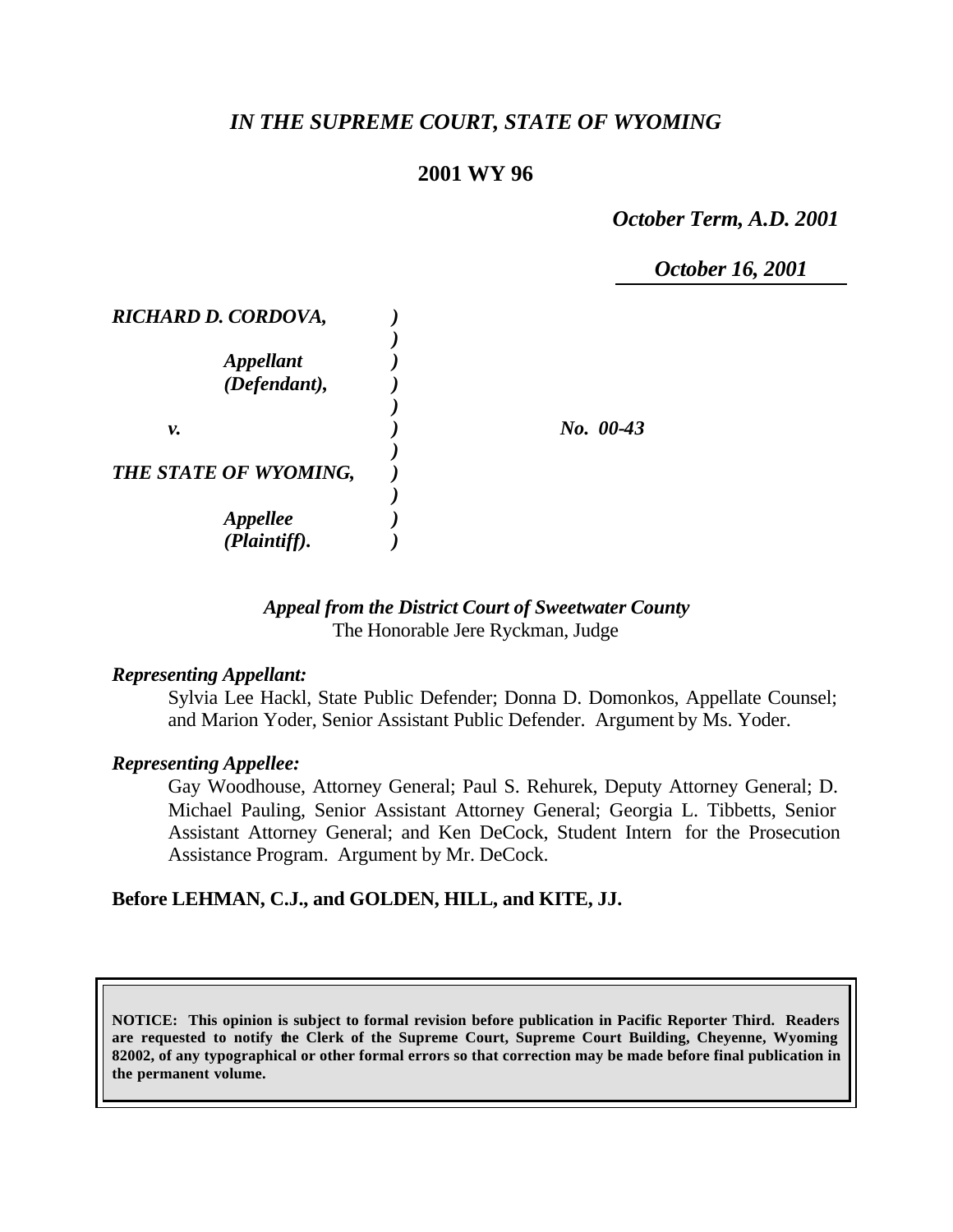#### LEHMAN, Chief Justice.

[¶1] Appellant Richard D. Cordova entered two *nolo contendere* pleas to charges of delivery of marijuana in violation of Wyo. Stat. Ann. § 35-7-1031(a)(ii) (LexisNexis 2001) and possession of methamphetamine in violation of Wyo. Stat. Ann. § 35-7-1031(c)(ii)  $(LexisNexis 2001).$ <sup>1</sup> Under W.R.Cr.P. 11, Mr. Cordova reserved his right to appeal the district court's denial of his motion to suppress evidence seized pursuant to a search warrant. On appeal, Mr. Cordova contends that the affidavit supporting the issuance of the search warrant was not adequate to establish probable cause and thus violated his constitutional rights as guaranteed by the United States and Wyoming Constitutions. Giving deference to the judicial issuing officer and concluding that the district court did not err in denying Mr. Cordova's motion to suppress, we affirm.

<sup>1</sup> Section 35-7-1031(a)(ii) and (c)(ii) provides:

. . .

. . .

. . .

#### **35-7-1031. Unlawful manufacture or delivery; counterfeit substance; unlawful possession**.

(a) Except as authorized by this act, it is unlawful for any person to manufacture, deliver, or possess with intent to manufacture or deliver, a controlled substance. Any person who violates this subsection with respect to:

> (ii) Any other controlled substance classified in Schedule I, II or III, is guilty of a crime and upon conviction may be imprisoned for not more than ten (10) years, fined not more than ten thousand dollars (\$10,000), or both;

(c) It is unlawful for any person knowingly or intentionally to possess a controlled substance unless the substance was obtained directly from, or pursuant to a valid prescription or order of a practitioner while acting in the course of his professional practice, or except as otherwise authorized by this act. Any person who violates this subsection:

> (ii) And has in his possession methamphetamine or a controlled substance classified in Schedule I or II which is a narcotic drug in an amount greater than those set forth in paragraph (c)(i) of this section, is guilty of a felony punishable by imprisonment for not more than seven (7) years, a fine of not more than fifteen thousand dollars (\$15,000.00), or both[.]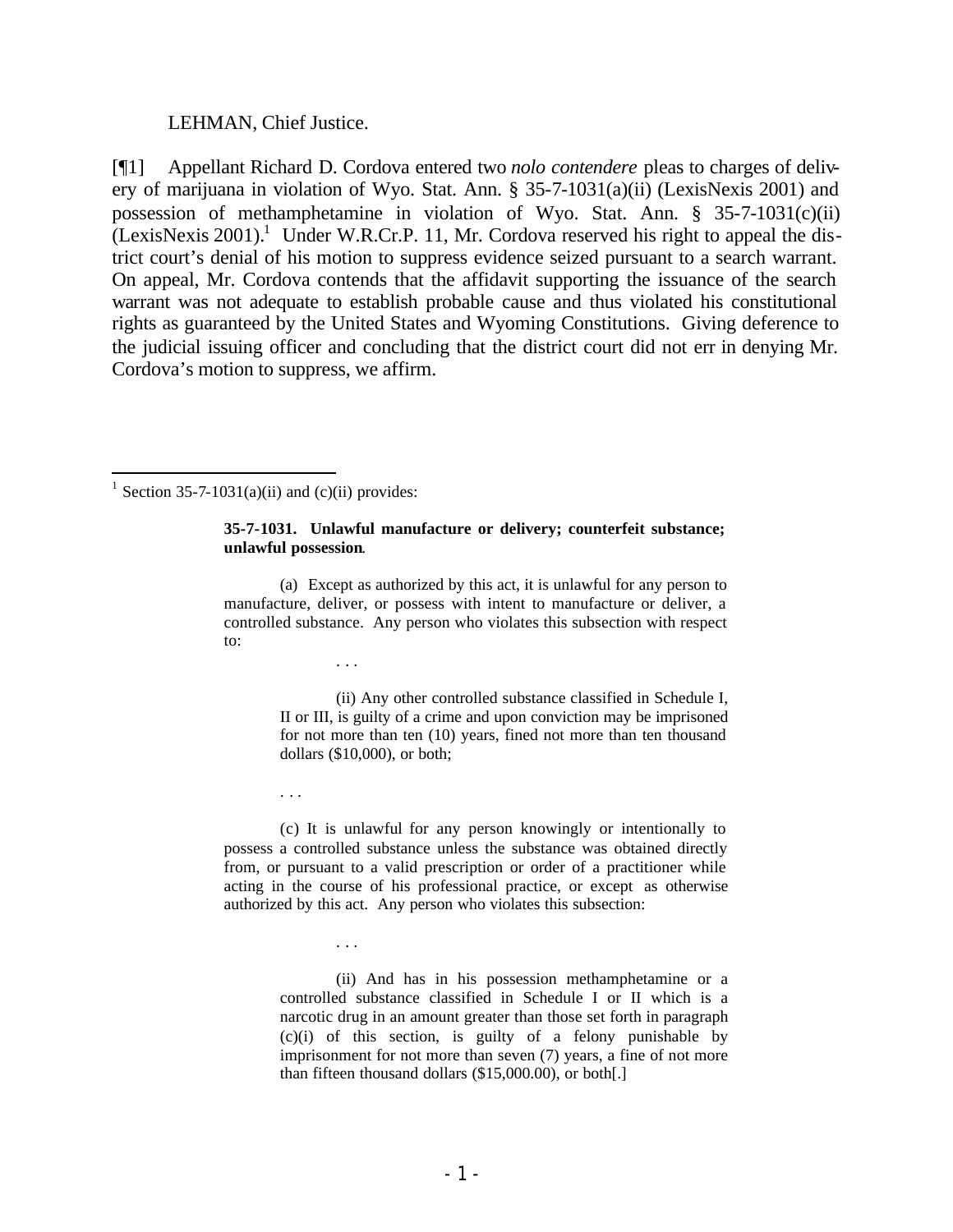#### **ISSUES**

[¶2] Mr. Cordova presents this statement of the issues:

### ISSUE I

Was the affidavit executed in support of the search warrant adequate to establish probable cause?

#### ISSUE II

Has the Wyoming Supreme Court elected to adopt a "good faith" exception to the exclusionary rule and, if so, does that exception conflict with Article 1, § 4 of the Wyoming Constitution?

Appellee State of Wyoming restates the issue:

Did the district court err in concluding that probable cause existed to support the issuance of the warrant to search Appellant's residence and refusing to suppress the evidence seized by law enforcement during the execution of that warrant?

### **FACTS**<sup>2</sup>

[¶3] On May 6, 1999, Mr. Cordova sold for \$160 approximately one and one-half ounces of marijuana to a confidential informant working with the Southwest Wyoming Drug Enforcement Team. This controlled buy took place at Mr. Cordova's residence in Rock Springs under the direction of Officer Russell Schmitt of the Green River Police Department. On July 20, 1999, Mr. Cordova was charged for this act with delivery of marijuana in violation of  $\S$  35-7-1031(a)(ii). On that same date, a warrant was issued for his arrest. On July 21, 1999, based on his own affidavit, Officer Schmitt sought and obtained a search warrant for Mr. Cordova's residence from the Sweetwater County Court Commissioner. The warrant was executed the same day. In the course of the search, officers discovered two plastic bags filled with a white powdery substance weighing in excess of three grams. The powder later tested as methamphetamine. On July 27, 1999, Mr. Cordova was charged with felony possession of methamphetamine in violation of  $\S$  35-7-1031(c)(i) and (c)(ii).

 $2^2$  Because Cordova entered a conditional guilty plea, there was no jury trial. The facts presented were found in charging documents, motions, the arraignment, change of plea hearing, sentencing hearing, and court orders. Generally, the facts are not in dispute.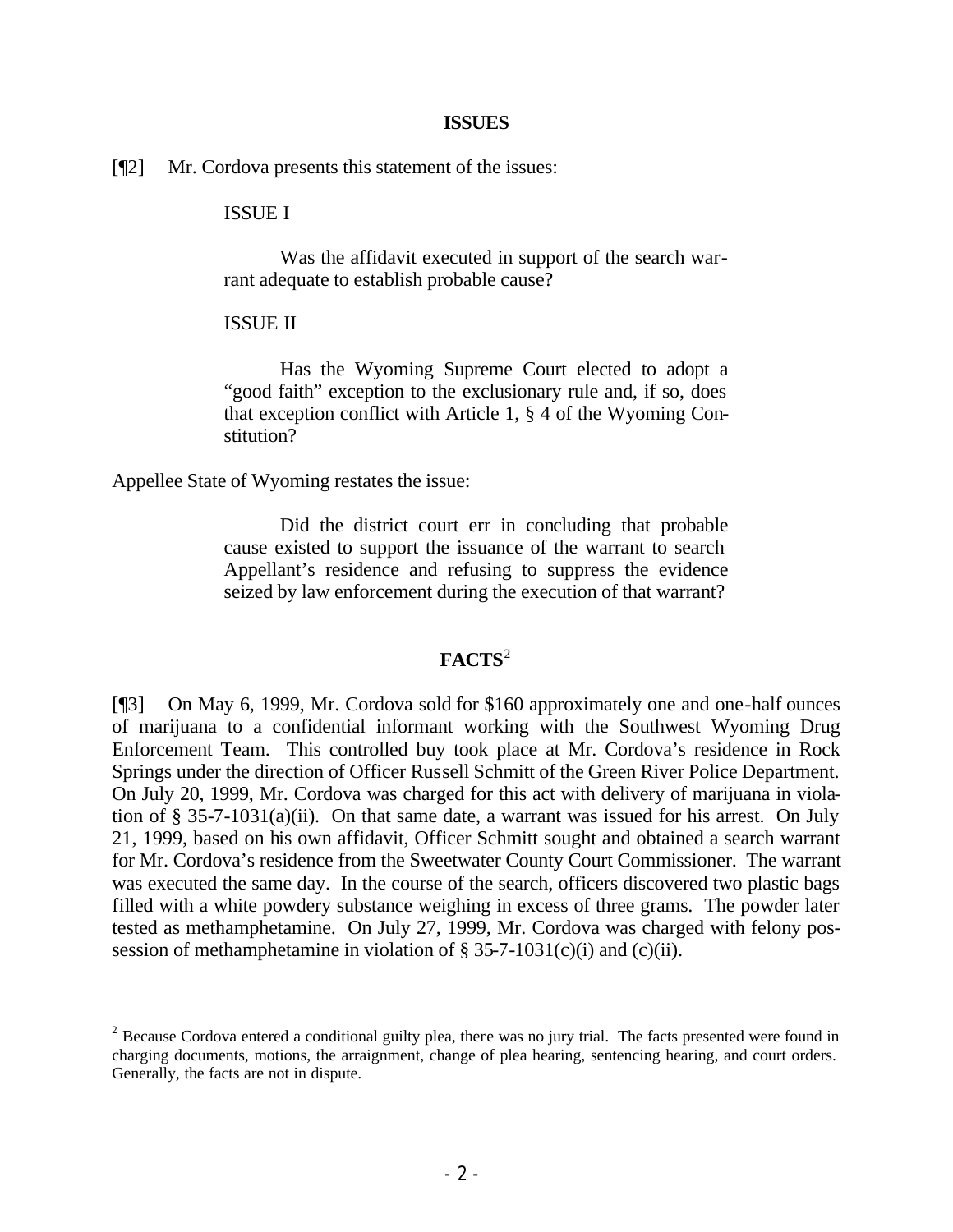[¶4] Mr. Cordova entered a plea of not guilty to both charges on August 11, 1999. On September 10, 1999, he filed a motion to suppress the evidence obtained during the search of his residence, citing a lack of probable cause for the issuance of the warrant as a violation of his constitutional rights under the United States and Wyoming Constitutions. The suppression motion was heard on October 20, 1999. After testimony from Officer Schmitt and arguments of counsel, the district court denied Mr. Cordova's motion to exclude the search evidence. Subsequently, Mr. Cordova, pursuant to a plea agreement with the State, entered a conditional plea of *nolo contendere* to both charges properly reserving his right to appeal the district court's denial of his motion to suppress under W.R.Cr.P. 11(a)(2). On December 7, 1999, Judgment and Sentence was entered against Mr. Cordova sentencing him to serve two concurrent terms of two to four years in the Wyoming State Penitentiary. This timely appeal followed.

# **DISCUSSION**

[¶5] Mr. Cordova contends that the affidavit executed by Officer Schmitt in support of the issuance of the search warrant for his residence was inadequate to establish probable cause as required by Article 1, Section 4 of the Wyoming Constitution and the Fourth Amendment to the United States Constitution. Analyzing this issue under the Wyoming Constitution, we agree that the affidavit in question comes uncomfortably close to violating the protections guaranteed Wyoming citizens by art. 1, § 4. However, viewing the document in its totality and giving deference to the judicial issuing officer, we conclude that the affidavit was adequate to support a finding of probable cause sufficient for the issuance of the warrant.

[¶6] This court in *Vasquez v. State*, 990 P.2d 476 (Wyo. 1999), recently articulated our position on the subject of independent state constitutional analysis, vis-à-vis art. 1, § 4 of the Wyoming Constitution. We explained:

> [J]ust as we have done with other state constitutional provisions which have no federal counterpart, we think that Article 1, § 4 deserves and requires the development of sound principles upon which to decide the search and seizure issues arising from state law enforcement action despite its federal counterpart and the activity it generates for the United States Supreme Court. Development of sound constitutional principles on which to decide these issues may lead to decisions which parallel the United States Supreme Court; may provide greater protection than that Court; or may provide less, in which case the federal law would prevail; but whatever the result, a state constitutional analysis is required unless a party desires to have an issue decided solely under the Federal Constitution.

990 P.2d at 485. *Vasquez* further established that, in order to best "develop our own constitutional principles under the state provision by consideration of constitutional theory appro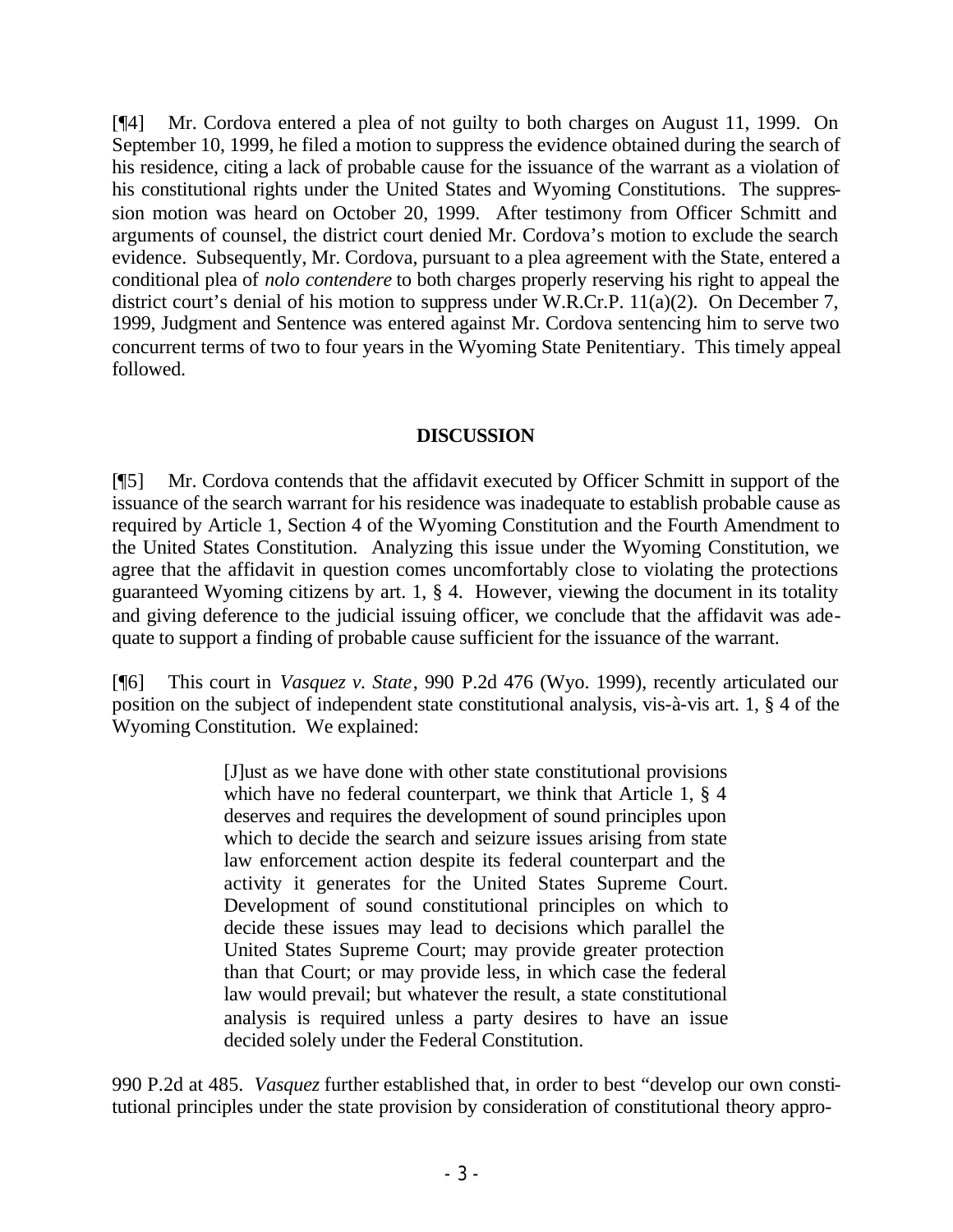priate to this state," our art. 1, § 4 analysis must take place prior to any federal constitutional analysis. *Id.* at 486.<sup>3</sup>

[¶7] Article 1, § 4 of the Wyoming Constitution provides:

The right of the people to be secure in their persons, houses, papers and effects against unreasonable searches and seizures shall not be violated, and no warrant shall issue but upon probable cause, supported by affidavit, particularly describing the place to be searched or the person or thing to be seized.

Over eighty years ago, this court addressed the section's purpose:

This provision against unreasonable search and seizure has been considered one of the fundamental props of English and American liberty of the individual citizen and to be most sacredly observed, giving rise to the expression that a "man's house is his castle," designed to prevent violation of his private security in property, or the unlawful invasion of the home of the citizen by the officers of the law acting under legislative or judicial sanction, and to give remedy against such usurpations.

*State v. Peterson,* 27 Wyo. 185, 194 P. 342, 345 (1920).

[¶8] It has been long settled that our state constitution's requirement that probable cause be supported by affidavit rather than the more general "oath or affirmation" of the Fourth Amendment to the United States Constitution somewhat strengthened the state provision because it creates a permanent written record. *Vasquez,* 990 P.2d at 483 (citing *Peterson*, 194 P. at 346); *see also Davis v. State,* 859 P.2d 89, 93 (Wyo. 1993); *Smith v. State,* 557 P.2d 130, 132 (Wyo. 1976). It is important to note that W.R.Cr.P. 41(c) allows judicial issuing officers to consider additional sworn testimony in making their determination of probable cause *provided* that the testimony is recorded and becomes part of the written affidavit. This prerequisite saves the rule from impermissibly conflicting with the affidavit requirement of art. 1, § 4 of the Wyoming Constitution.

[¶9] In deciding the case before us, we will first examine the standards by which we review a judicial issuing officer's determination of probable cause and issuance of a search

 $3$  Our analysis herein attempts to include only those Wyoming cases in which it is clear that an independent analysis of the Wyoming Constitution has taken place. We are purposely excluding those cases in which the primary analysis falls under the federal constitution with the Wyoming Constitution cited secondarily as mere additional authority for a given proposition.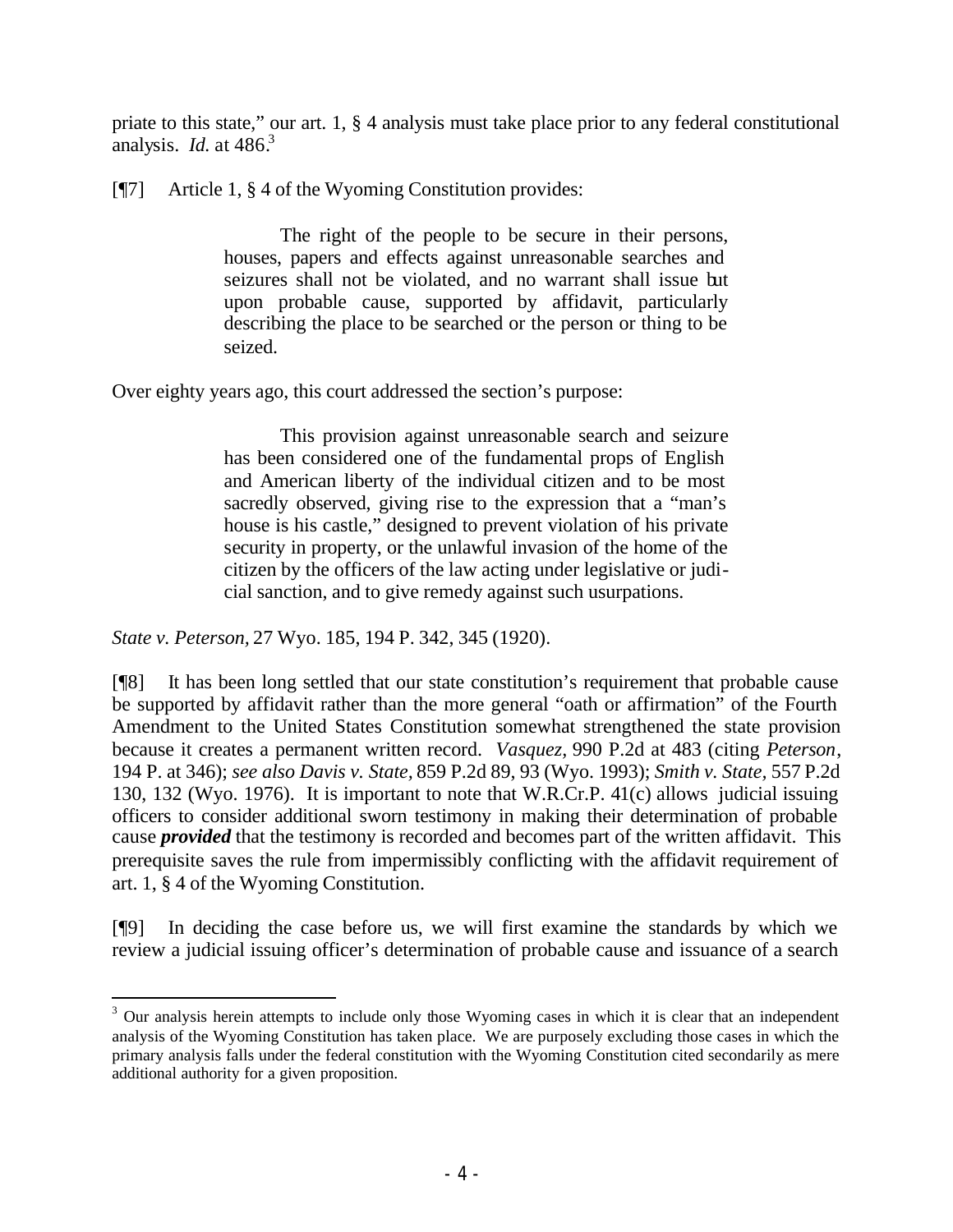warrant under the Wyoming Constitution. It is established law that Wyoming's affidavit requirement limits our review in that we are confined to and can only consider what the record reflects was before the issuing magistrate at the time of the issuance of the warrant. Supplemental testimony taken at a hearing on a motion to suppress cannot be considered in determining whether adequate probable cause existed at the time the warrant was issued. *Guerra v. State,* 897 P.2d 447, 453 (Wyo. 1995); *Ostrowski v. State,* 665 P.2d 471, 478 (Wyo. 1983); *Smith,* 557 P.2d at 132.<sup>4</sup>

[¶10] Traditionally, this court has applied a *de novo* review when reviewing the sufficiency of an affidavit to support the issuance of a search warrant under art. 1, § 4. Indeed, *de novo*  review is particularly appropriate under these circumstances. The reasons which normally underlie deferring to the district court's denial of a motion to suppress—its ability to assess the credibility of the witnesses, weigh the evidence, and make the necessary inferences, deductions, and conclusions at the hearing on the motion—are absent when reviewing the sufficiency of an affidavit to support a determination of probable cause. Because art. 1, § 4 requires that all information the issuing officer relied upon to make the determination be included within the affidavit, this court is in essentially the same position as the issuing magistrate. Further, we have always held that ultimately whether an unreasonable search or seizure occurred in violation of constitutional rights presents a question of law and is reviewed *de novo*. *Bailey v. State,* 12 P.3d 173, 176 (Wyo. 2000); *Vasquez*, 990 P.2d at 480; *Gronski v. State*, 910 P.2d 561, 563 (Wyo. 1996).

[¶11] Despite our long-standing *de novo* review standard, we also have cited federal authority stating that the issuing magistrate's determination of probable cause should be paid great deference. *Bonsness v. State,* 672 P.2d 1291, 1292 (Wyo. 1983). The rationale for giving deference to the magistrate's determination is consistent with the strong preference in art. 1, § 4 for searches conducted pursuant to a warrant. "This reflects both a desire to encourage the use of the warrant process by police officers and a recognition that once a warrant has been obtained, intrusion upon interests protected . . . is less severe than otherwise may be the case." *Illinois v. Gates,* 462 U.S. 213, 237 n.10, 103 S.Ct. 2317, 2331 n.10, 76 L.Ed.2d 527 (1983). Accordingly, a reviewing court, in order to effectuate our state constitution's strong preference for the issuance of a warrant, should give deference to the judicial issuing officer's determination of probable cause. This deference places the burden of establishing a constitutional violation by a preponderance of the evidence on parties claiming that their rights were violated. However, it is

<sup>&</sup>lt;sup>4</sup> The exception to this rule applies when defendants meet their burden of establishing by a preponderance of the evidence that the affiant gave deliberately false statements or recklessly disregarded the truth in creating the affidavit. Then the affiant's false material is set to one side. If the remaining content is still sufficient to establish probable cause for the issuance of the search warrant, it is proper to deny the defendant's motion to suppress; but, if the remaining content is insufficient, the warrant is invalid, and the exclusionary rule prohibits admission of the evidence just as if probable cause was lacking on the face of the affidavit. *Davis*, 859 P.2d 89, 93 (Wyo. 1993).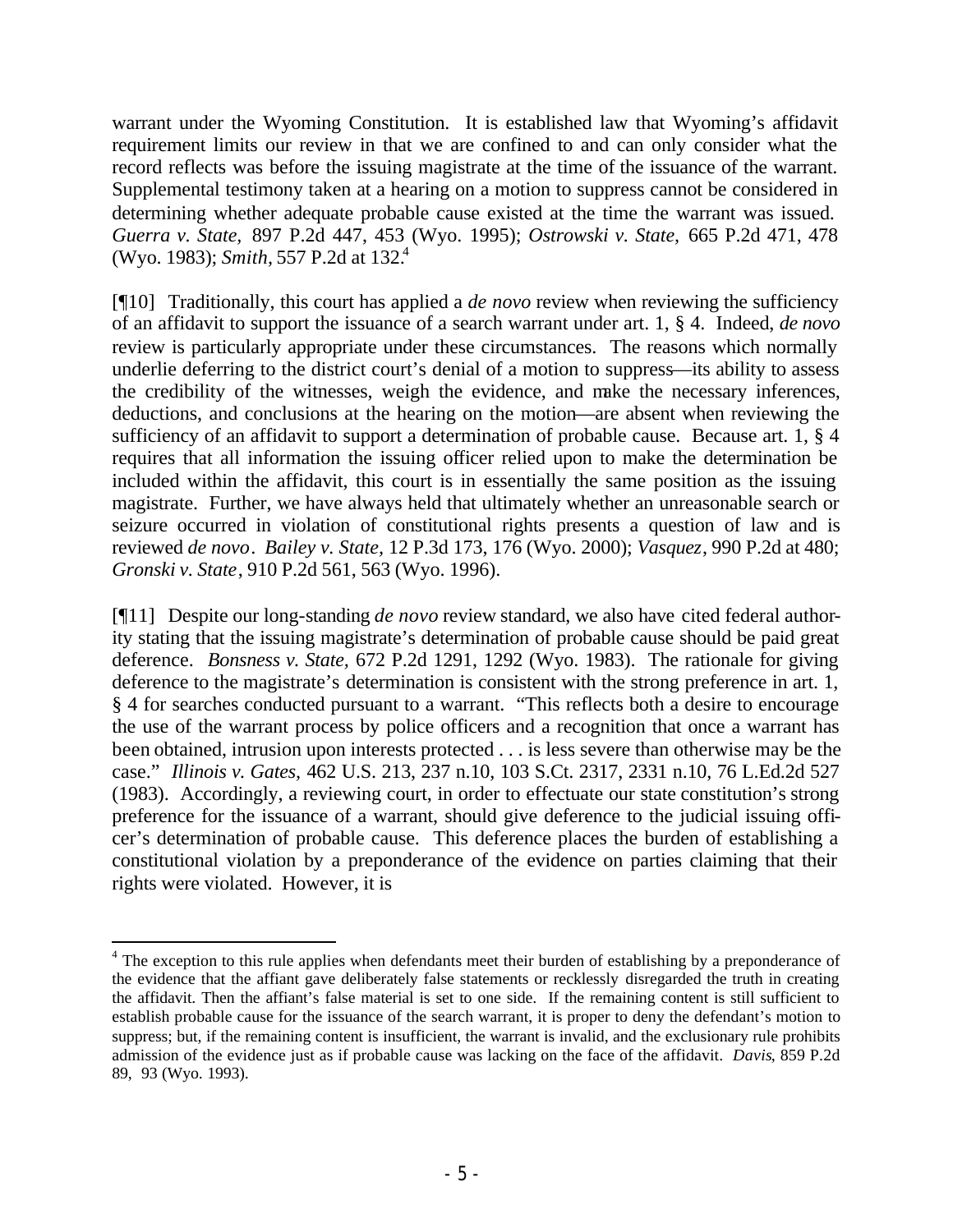not to be employed to blindly sustain the actions of the magistrate or to place any reviewing court in a position that it may refuse to examine the factual basis for such issuance. To refuse or to fail to do so could result in serious erosion of one of our most valuable constitutional rights, and unless there is factual basis for determination of probable cause this court would be evading its responsibility by failing to declare this to be the case.

*Smith,* 557 P.2d at 133.

[¶12] We now turn to the substantive law governing the case before us. In *Smith*, this court addressed the test for probable cause necessary to support the issuance of a search warrant under the Wyoming Constitution. We held that judicial issuing officers must have a substantial basis for concluding that probable cause exists. In essence, they must make a twofold finding to justify the issuance of a search warrant. First, the factual situation must be sufficient to warrant a reasonably cautious or prudent man to believe that a crime was being committed or that one had been committed. Second, there must be a showing that the fruits of the crime or the evidence thereof are in the area or structure sought to be searched. *Smith,*  557 P.2d at 132-33. This test requires that the issuing officer weigh and consider all of the circumstances surrounding the issuance of the warrant. *Bonsness,* 672 P.2d at 1293.

[¶13] Support for the judicial officer's factual finding of probable cause for the issuance of the warrant must be found in the affidavit. *Ostrowski,* 665 P.2d at 478. This document must supply the issuing officer with sufficient information to make an *independent* judgment that probable cause exists for the warrant. To that end, the affidavit must include more than bare conclusions of the affiant. *Id.*

[¶14] The necessity that affiants adequately articulate the factual basis for their request for a warrant is absolute and long established in this court's jurisprudence interpreting art. 1, § 4 of the Wyoming Constitution. The requirement arises as a consequence of our constitutional framework because

> [i]t is the judge or magistrate before whom the complaint is filed who determines the question of existence of "probable cause" for the issuance of a search warrant, and not the person who files and verifies the complaint and asks for the warrant.

*Peterson,* 194 P. at 348 (quoting 24 R.C.L. 707). *Peterson,* in addition to holding individual warrants unconstitutional as lacking probable cause, struck down legislation that allowed warrants to be issued based on the affiant's mere "information and belief." The court articulated its rationale for doing so: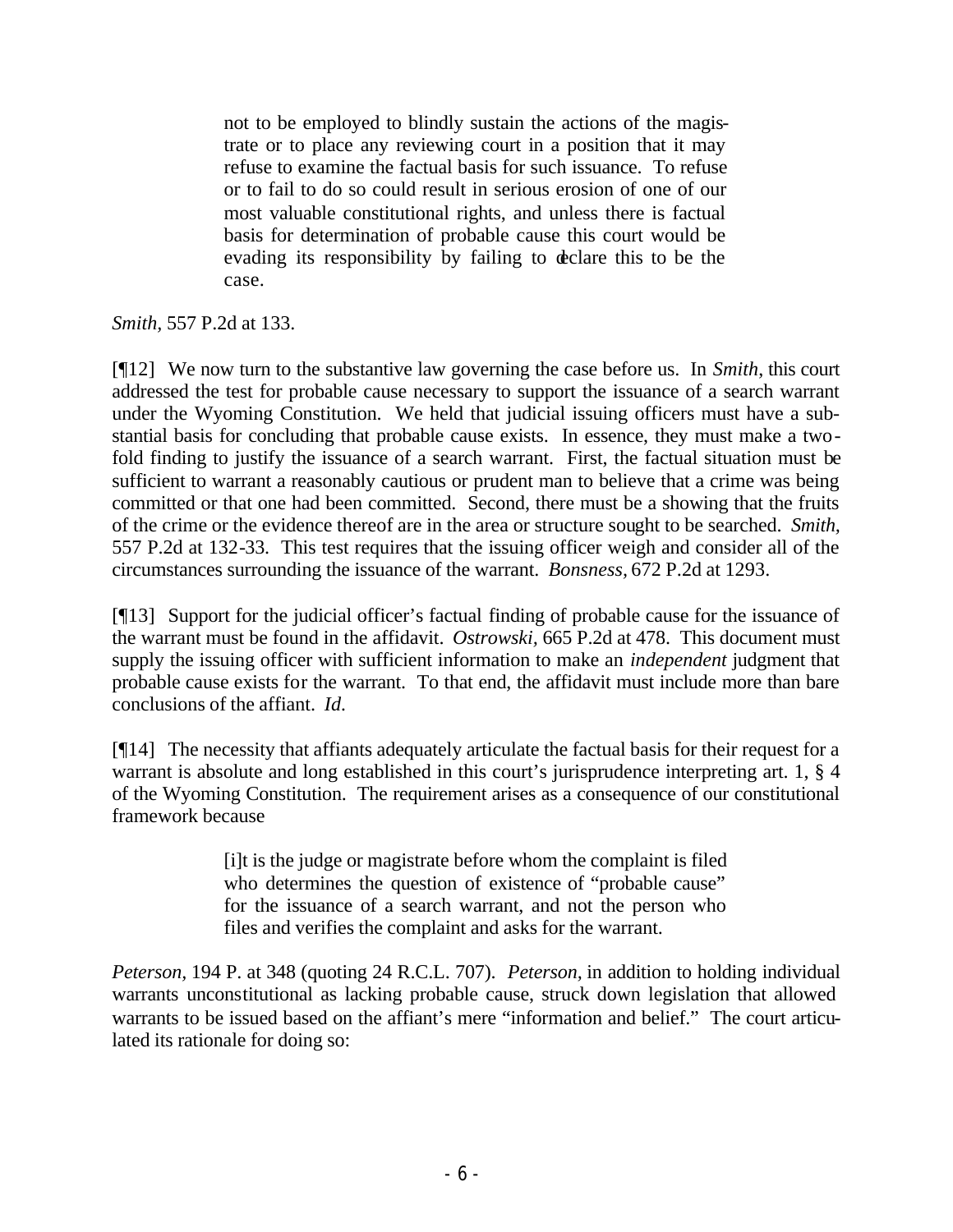This necessarily makes the issuance of a warrant . . . a judicial act, to be exercised by the officer who is clothed by law with the power and authority to determine as to whether or not the warrant should be issued, and this discretion must rest upon facts verified by oath or affirmation. The questions of probable cause and of reasonable ground to believe that an offense has been committed are addressed alone to the judgment of such officer, and their determination cannot, by statute, be vested in the person who verifies the facts from which these opinions, conclusions, or deductions are drawn. Any other construction would reduce this constitutional guaranty to an absurdity, and would violate its letter and spirit and defeat its purpose.

194 P. at 348-49 (quoting *De Graff v. State*, 103 P. 538, 541 (Okla.Crim.App. 1909)).

[¶15] In the context of an affidavit containing hearsay from "informants," sufficient facts must be presented such that the judicial issuing officer or magistrate can make an independent judgment as to the third party's credibility, veracity, reliability, and basis of knowledge in reaching the ultimate determination of the existence of probable cause. We do not herein adopt a rigid test for the level of factual support or corroboration necessary to make a determination of adequate probable cause but simply remind all judges, judicial officers, and magistrates that art. 1, § 4 does not allow the issuance of search warrants for the homes of Wyoming citizens on the basis of mere "information and belief" whether it be held by law enforcement officers or their informants. *Wiggin v. State*, 28 Wyo. 480, 206 P. 373, 376 (1922); *State v. Boulter*, 5 Wyo. 236, 39 P. 883, 884 (1895).

[¶16] Turning now to the affidavit before us, we find that it is composed of nineteen paragraphs. Paragraphs one through five list Officer Schmitt's years of experience, specialized training, and expertise in drug enforcement activities. Although, this court has said that a law enforcement officer's experience and expertise are factors that can be considered in the context of a warrantless arrest or a warrantless search, *Jandro v. State*, 781 P.2d 512, 518 (Wyo. 1989); *Lee v. State*, 2 P.3d 517, 522 (Wyo. 2000), these factors have less validity in determining the existence of probable cause for the issuance of a search warrant. Again, under art. 1, § 4 it is the judicial officer who is charged with making the ultimate determination of probable cause. He cannot rely simply on the extensive expertise of a trained narcotics officer as a substitute for the requirement of a sufficient factual basis with which to form his own objectively reasonable determination for the issuance of a search warrant. Nor can we in reviewing his determination.

[¶17] Paragraphs six through eleven detail the controlled buy of marijuana between the confidential informant and Mr. Cordova that took place on May 6, 1999. The search warrant was not sought until July 21, 1999, a span of over two and one-half months. Mr. Cordova argues that, because a finding of probable cause requires a determination that certain objects can *currently* be found at a particular place, the controlled buy was too remote in time to the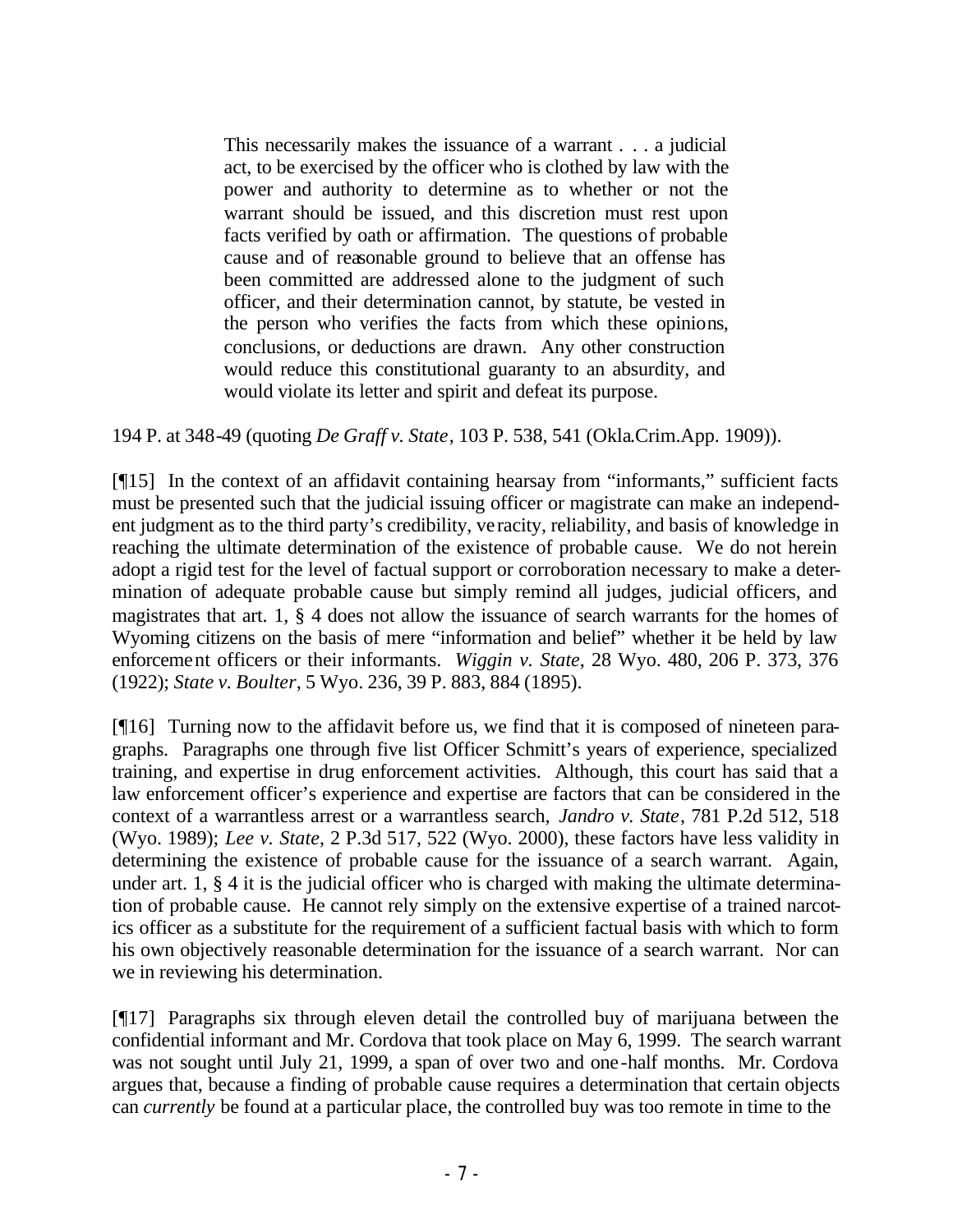request for the search warrant. Consequently, he contends, any information it may have provided was "stale" and cannot provide the basis for a determination of probable cause. The State does not directly address this temporal point, arguing simply that the affidavit taken as a whole indicated that Mr. Cordova's drug dealings were continuous in nature.

[¶18] This court has never addressed exactly this issue on the basis of art. 1, § 4 of the Wyoming Constitution. In *State v. Scott,* 41 Wyo. 438, 286 P. 390 (1930), a case applying the state constitution, the court reversed the denial of the defendant's motion to suppress search evidence of an illegal moonshine operation. It stated in dicta:

> The affidavit was sworn to and filed with the justice of the peace, and the search warrant issued, on January 31, 1929. It will be noticed that the affidavit seems to allege knowledge of a state of affairs on December 31, 1928. While the defendant makes no mention of this point, we may say in passing that a search warrant is issued to seize a thing alleged to be at that time in the place to be searched, and it would be at least doubtful whether an affidavit of conditions one month before would be a sufficient showing of probable cause.

286 P. at 392 (citation omitted) (citing *State v. Gardner*, 240 P. 984 (Mont. 1925); *Dandrea v. United States* , 7 F.2d 861 (C.C.A.8 1925)).

[¶19] The court next addressed temporal proximity as a factor supporting a probable cause determination, apparently on the basis of the Fourth Amendment to the United States Constitution, in *Guerra,* 897 P.2d 447 (Golden, J., specially concurring; Lehman, J., dissenting). We rejected a bright-line test, holding that, rather than being determined by the days or months between the facts relied upon and the issuance of the warrant, timeliness depends on the "nature of the criminal activity, the length of the activity, and the nature of the property to be seized." 897 P.2d at 454 (quoting *United States v. Snow*, 919 F.2d 1458, 1460 (10<sup>th</sup>) Cir. 1990)).

[¶20] In the case before us, the nature of the criminal activity is the illegal possession and sale of marijuana. Mr. Cordova cites to cases in which courts have held that, precisely because of its illegality, a drug trafficking scheme has an attenuated existence. "To point out the obvious, the goal of selling drugs is to dispose of them." *United States v. Huggins,* 733 F.Supp. 445, 449 (D.D.C. 1990). Our research indicates that this view of the nature of this particular criminal activity comprises the greater weight of authority, and we find its reasoning persuasive. *See generally* Annotation, *Search Warrant: sufficiency of showing as to time of occurrence of facts relied on,* 100 A.L.R.2d 525 Later Case Service, § 7. As a general conclusion, because of its distinctive nature, the illegal sale of controlled substances cannot be compared facilely to a white-collar criminal scheme or a legitimate business for purposes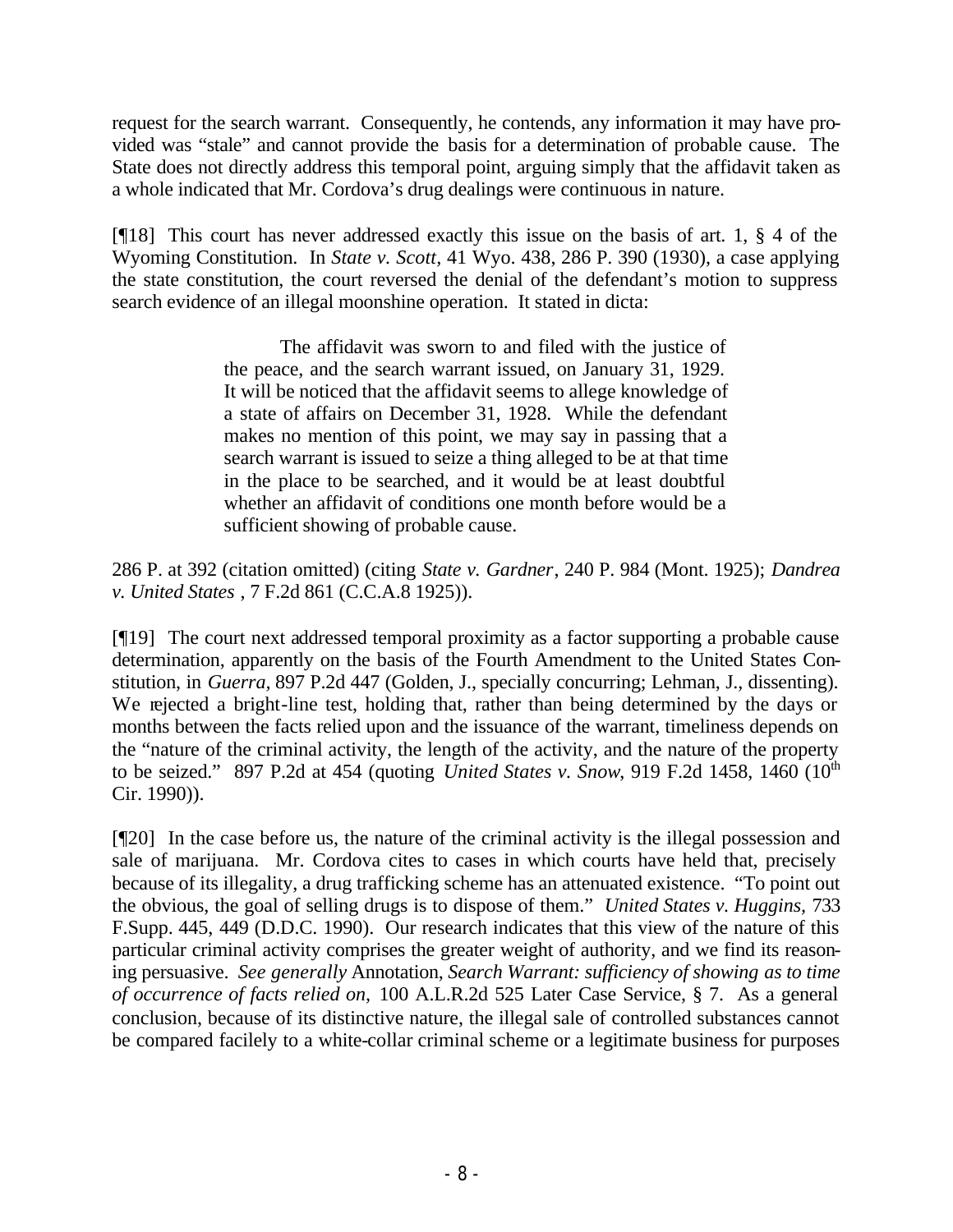of concluding whether factual information contained within an affidavit is "stale" and thus inadequate to support a probable cause determination under art. 1,  $\S 4$ <sup>5</sup>

[¶21] The second factor that a court may consider in determining timeliness is "the length of the activity." We stated in *Guerra* that, "when the activity is of a protracted and continuous nature, the passage of time diminishes in significance." 897 P.2d at 455 (quoting *United States v. Sherman*, 576 F.2d 292, 296  $(10<sup>th</sup>$  Cir. 1978). The district court, in denying Cordova's motion to suppress, held that the drug sales in question were a continuing activity. The general rule is that the facts and circumstances set forth in an affidavit submitted in support of the issuance of a search warrant should be current and timely so as to indicate that the premises, person, place, or thing to be searched presently contains the fruits or evidence of the crime. *United States v. Johnson*, 461 F.2d 285, 286 (10<sup>th</sup> Cir. 1972). An exception to this rule is where the court finds facts indicating the likelihood that there is a continuing criminal activity. *Id.* "Time and staleness assuredly are elements of probable cause. However, when an affidavit indicates the existence of an ongoing scheme to sell drugs, the passage of time becomes less significant than is the case of a single, isolated transaction." *Whitten v. State,* 331 S.E.2d 912, 914 (Ga.App. 1985) (citation omitted).

[¶22] The affidavit avers in paragraphs twelve through fifteen:

12. That the Confidential Informant stated that he has bought marijuana from Cordova on at least 30 separate occasions within the last 12 months. He has stated on one of those occasions he has observed as much as 10 pounds of marijuana in Cordova's residence at one time.

13. That the Confidential Informant stated that he believes Cordova buys most of his marijuana from an unknown source in Ft. Collins, Colorado. Your affiant has checked Cordova's drug history and has found that he has prior drug activity in the state of Colorado.

14. That the Confidential Informant has provided information in the past on more than five occasions and that information provided regarding Cordova has been reliable and is found to be truthful during the agents [sic] follow up investigations.

15. Your affiant has confirmed that Cordova is still living in the above described resident [sic]. Your affiant has received

<sup>&</sup>lt;sup>5</sup> Our finding is limited to the illegal sale of controlled substances. Cultivation of illegal crops or the creation of clandestine drug labs, because of the differing nature of the criminal activities involved, may warrant a different finding as to how quickly given information may become "stale" for purposes of an art. 1, § 4 analysis.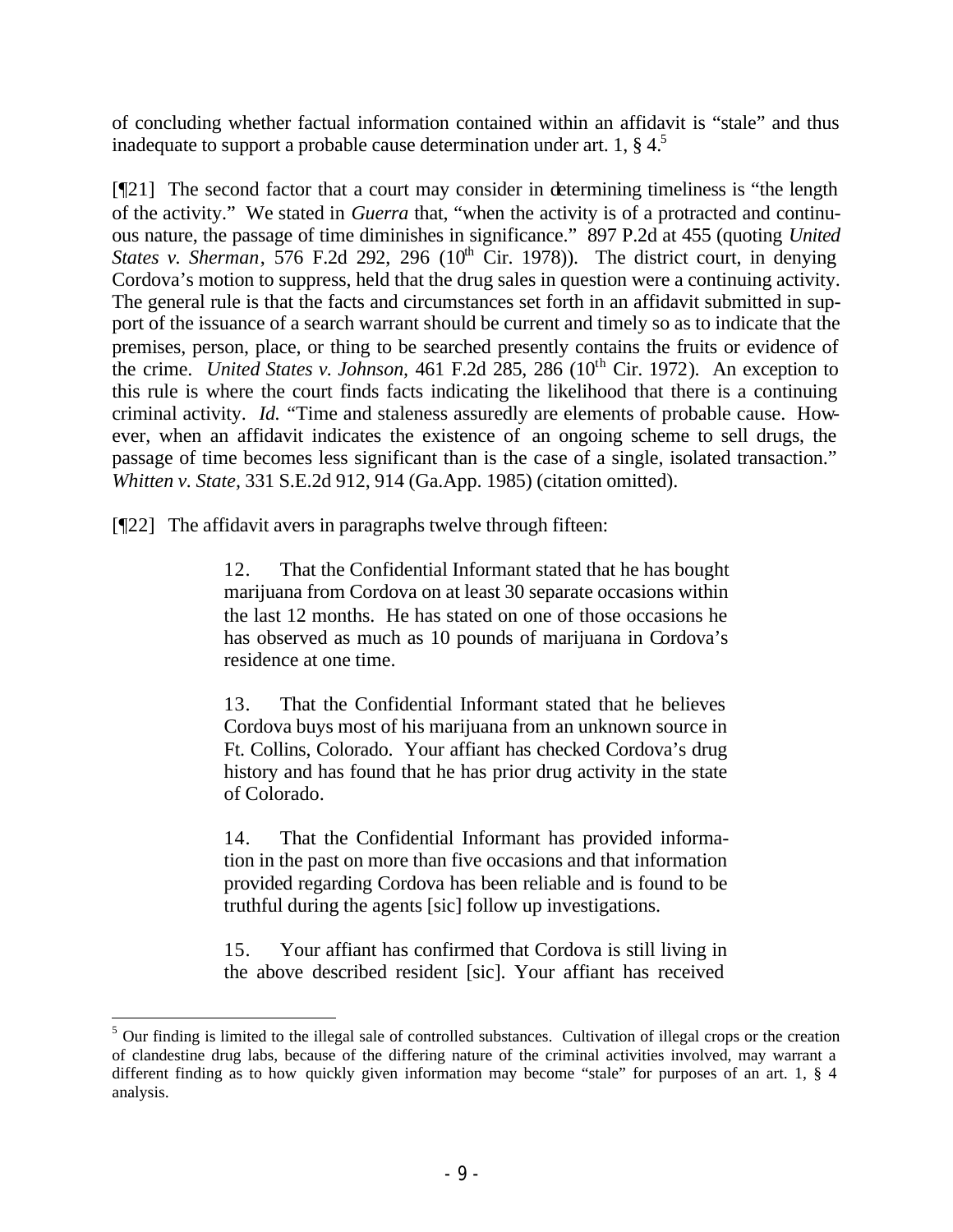information from the Confidential Informant that Cordova is still involved in trafficking of marijuana. Your affiant believes because of the Confidential Informants' statements Cordova is still involved in marijuana trafficking.

[¶23] In paragraph twelve, the affidavit avers that "the Confidential Informant [has] stated that he has bought marijuana from Cordova on at least 30 separate occasions within the last 12 months." Generally when an affidavit states that "within some given time period" an event has occurred, without giving specific dates, the reviewing court must assume that the events occurred during the earliest time averred for purposes of a timeliness analysis. *See, e.g., Commonwealth v. Novak*, 335 A.2d 773, 774 (Pa.Super. 1975); *State v. Birkestrand,* 239 N.W.2d 353, 358 (Iowa 1976).

> The reason for this policy is obvious. If this were not the construction given to this phrase, stale information could be made to appear current by the mere use of "within" language. For example, if a dozen drug purchases were made in the first week of January and one wished to obtain a search warrant in the first week of March based solely on this information he would need only say that 'within the last two months a dozen purchases were made,' rather than "a dozen purchases were made in the first week of January."

*Novak*, 335 A.2d at 774. Wyoming law enforcement officers can easily avoid this judicial construction by simply including dates of transactions within their affidavits.

[¶24] Notwithstanding our construction as to *when* the transactions averred to within paragraph twelve took place, the informant describes firsthand observations of large quantities of marijuana in Mr. Cordova's home. An informant's description of criminal activity along with firsthand knowledge of the events entitles his information to carry greater weight than it might otherwise. *Lee,* 2 P.3d at 523 (citing *Bonsness,* 672 P.2d at 1293). The quantity of marijuana possessed by Mr. Cordova standing alone allows the inference that he possessed it with intent beyond that of personal consumption. In addition, the informant's statement that he had purchased marijuana from Mr. Cordova "on at least 30 separate occasions within the last 12 months" is "against his own penal interest." This court has held that an admission against penal interest carries its "own indicia of credibility." *Id.* Likewise, Officer Schmitt's corroboration of the confidential informant's statements regarding where Mr. Cordova gets his marijuana, the controlled buy that took place on the basis of the confidential informant's information, and Officer Schmitt's general statement that on five occasions, when he was "following up" the confidential informant's information, he found the confidential informant to be reliable and truthful (though vaguely conclusory) provide a basis for the judicial issuing officer to conclude that the confidential informant was a reliable and credible source of information as to Mr. Cordova's activities. We think that thirty separate transactions with the same confidential informant occurring over a period of time, a subsequent controlled buy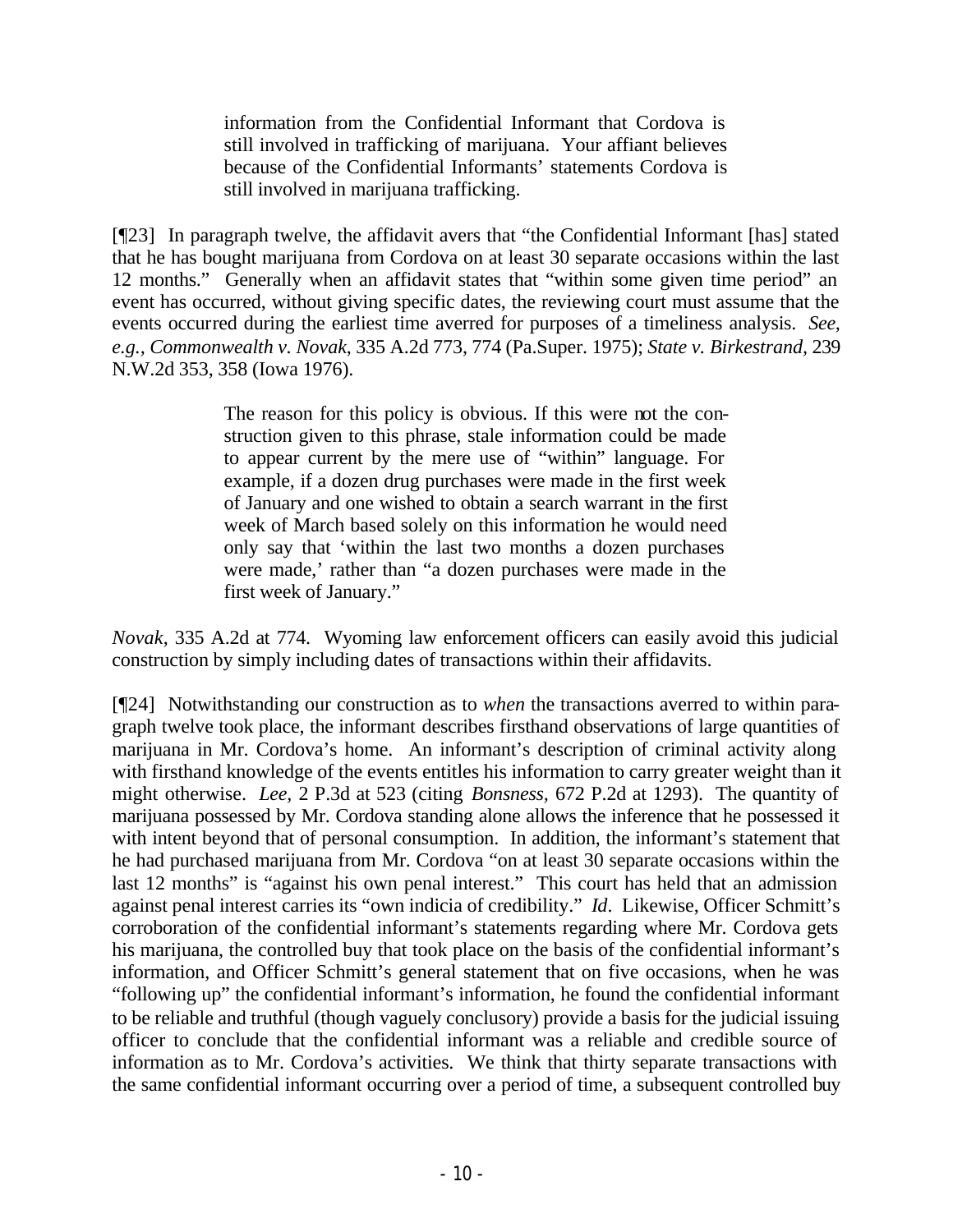on May 6, 1999, and averments by a credible and reliable source sufficiently establish that Mr. Cordova's trafficking activity was lengthy and continuous.

[¶25] The third factor that should be considered in determining whether the information contained within an affidavit is timely and thus sufficient to support the issuance of a search warrant is the "nature of the property to be seized." This was the deciding factor in *Guerra*. There the court said that, because the items to be seized were notations of fronted contraband, as business records of debts owed the record keeper, they were of "enduring utility" to the defendant and likely to remain intact until such time as the debts were satisfied. The unpaid debts owed to the defendant also established evidence of the continuing nature of her crimes. In *Guerra,* the court stated that the two sales of marijuana over six months old may have been sufficiently remote in time as to render a warrant void, particularizing additional marijuana as the thing to be seized, but distinguished the case, again, because the objective of the search was "not additional product, but business records based upon prior transactions for which Guerra had yet to be paid." *Guerra,* 897 P.2d at 456.

[¶26] Paragraph sixteen of the affidavit in question avers in three parts:

Your affiant has worked as an undercover officer and has developed contacts with narcotic users, narcotic sellers, narcotic informers and narcotic experts. Your affiant has been involved in discussions and in interviews with individuals who are involved in the aspects of sales, packaging, transferring and the use of narcotics to include methamphetamine. Your affiant is familiar with the manner and means in which methamphetamine is processed and packaged for sale.

Example #1. Based upon my experience, training and participation in other investigations I know that very often it is vital to analyze individuals' records in order to locate and identify a target's assets. Even though their assets may be in other persons' or entities' names, the individuals continue to maintain dominion and control over their assets and their assets or evidence of asset ownership are normally retained at a location under their control or ownership, such as their residence or their business location. In my experience, documents and paperwork evidencing their business and personal financial transactions are often maintained and preserved for periods of time well beyond the occurrence of actual financial transactions.

Example #2. Based on my experience, training and participation in other investigations, I know that individuals who attempt to hide assets very often place or attempt to place their assets in names other than their own to avoid detection. These individuals do this by giving cash to "third party nominees" and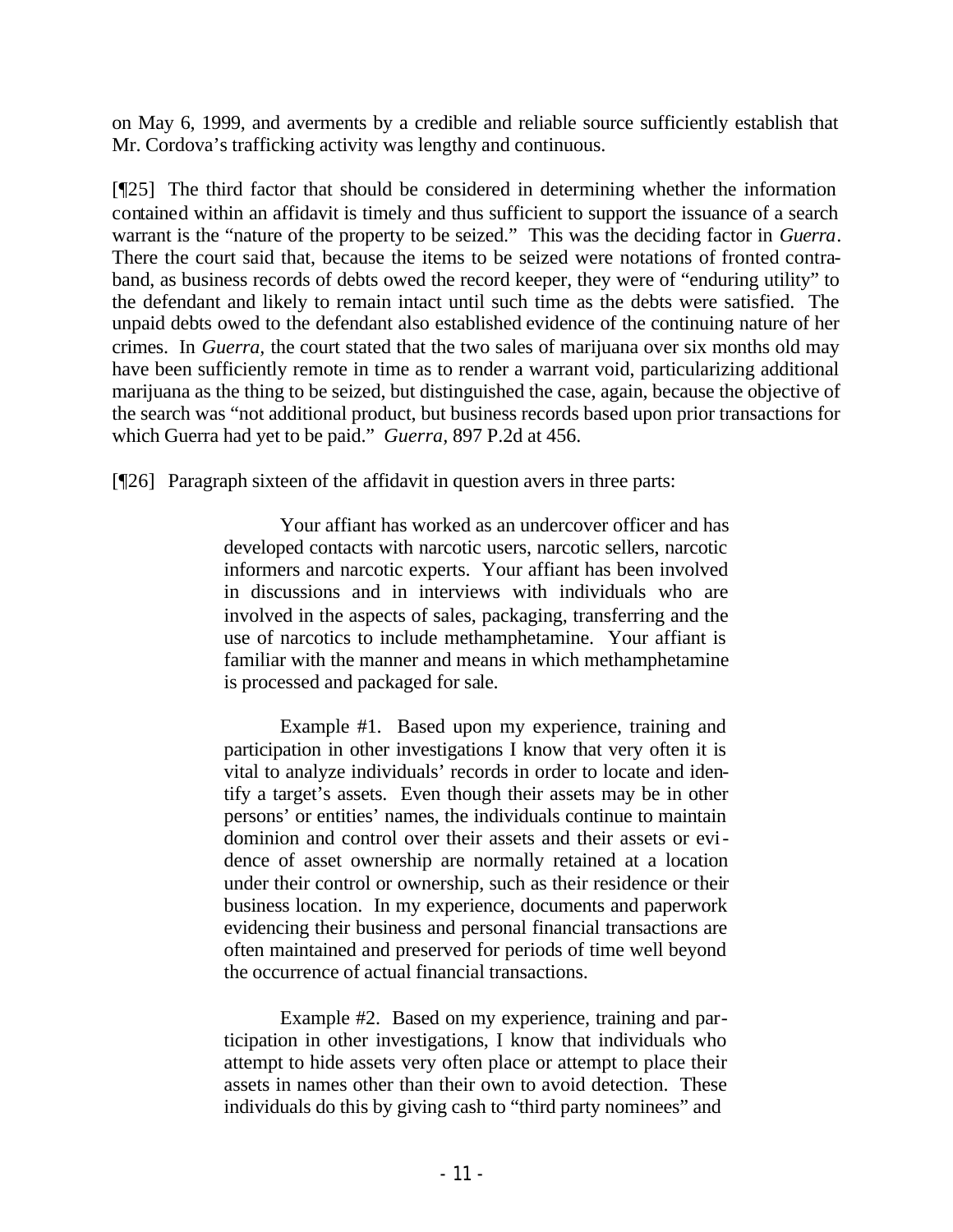have this third party purchase assets in their name. By doing this, they hope to lessen the likelihood that the third party's activities will be traced back to themselves. This serves to insulate the individuals engaged in the illegal activity from the purchase of the asset.

[¶27] The affidavit fails to indicate how these very general statements relate to Mr. Cordova. This court has decried the use of general statements such as these in an affidavit before:

> We need not attempt a grammatical analysis of the allegations of the affidavit. It was evidently intended to state a set of facts that would cause the issuance of a warrant in every case where it was desired to search for whisky or articles used in its manufacture. The use of such a form, without any effort to make it fit the particular case, shows an intention to treat too lightly the constitutional provisions designed to prevent unreasonable searches and seizures, and forbidding the issuance of a warrant except upon probable cause supported by affidavit particularly describing the place to be searched and the thing to be seized.

*Scott,* 286 P. 390 at 392 (citing Wyo. Const. art. 1, § 4).

[¶28] The final three paragraphs of the affidavit state:

17. Based upon your affiant's training and experience, your affiant knows that persons involved in narcotic trafficking or the use of narcotics and dangerous drugs often maintain receipts, currency, notes, ledgers, address books, telephone numbers and computers with information regarding other persons who may be involved in narcotic trafficking.

18. Your affiant prays for authorization from this Court to serve this warrant at any time, day or night for fear that the evidence listed will be destroyed, altered, concealed, or otherwise disposed of.

19. As a result of the above information, the affiant has probable cause to believe that evidence of Richard Cordova [sic] drug distribution and use is being concealed at [the address of the residence]. Evidence including but not limited to usable amounts of controlled substances, monies, receipts, address books, scales, ledgers and use paraphernalia will exist in the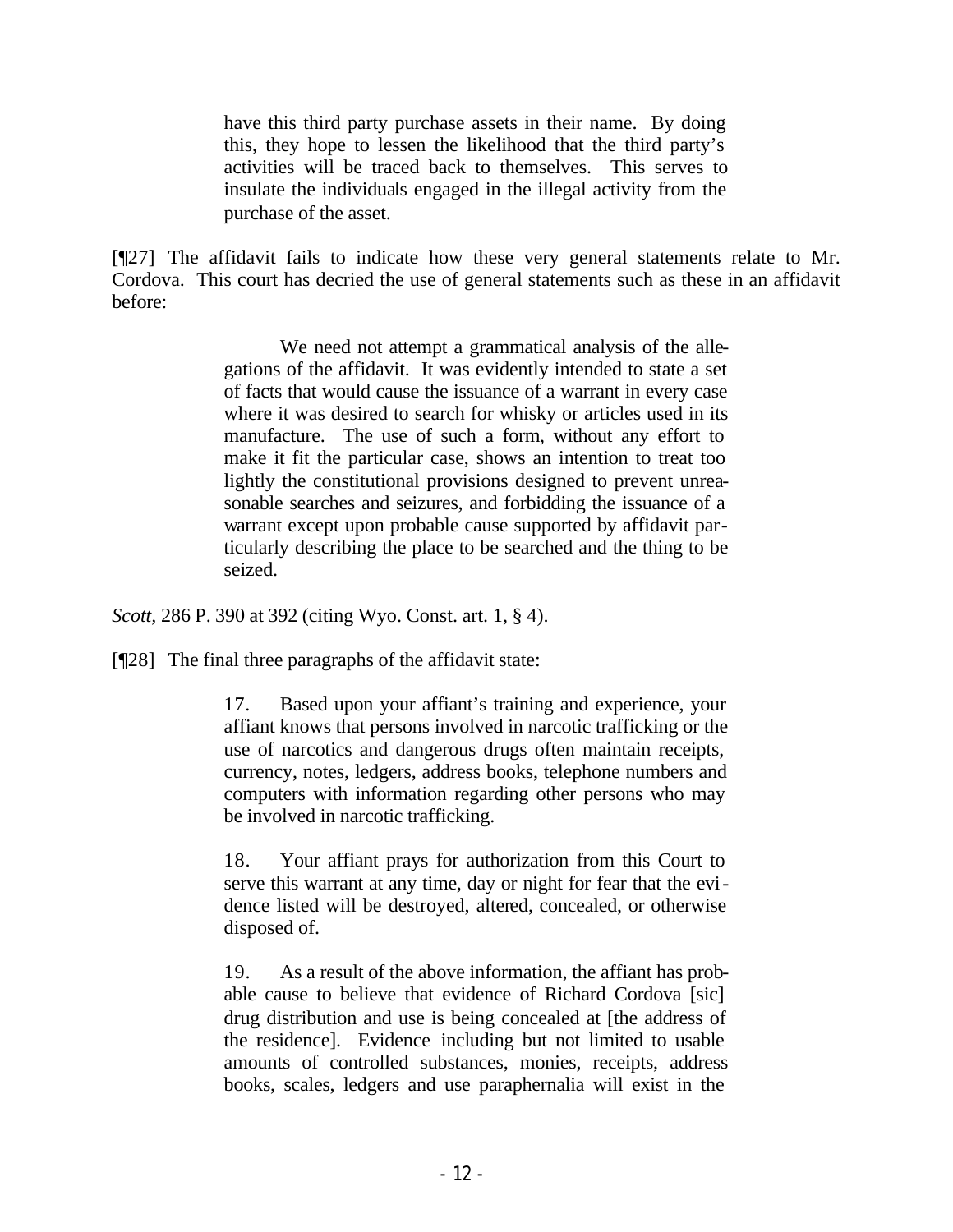areas to be searched. Your affiant prays that a warrant for search and seizure be issued as requested.

We find the facts before us distinguishable from those in *Guerra.* Unlike *Guerra*, there is no averment that Cordova "fronted" contraband or would have any reason to keep notations of unpaid debt. The factual information contained within an affidavit cannot be considered less "stale" for art. 1, § 4 purposes merely because the affidavit alleges that the warrant is sought to search for records, rather than drugs, without more than a bare allegation that "persons involved in narcotic trafficking or the use of narcotics and dangerous drugs" often maintain records. To allow this would render the third factor in a timeliness analysis meaningless because law enforcement officers could simply allege their search is one for records and thus automatically extend the shelf life of the facts supporting their request for the warrant. However, in this case, because we think the affidavit before us adequately establishes a continuing scheme of drug sales, it was sufficient to establish probable cause to support a search for and seizure of narcotics on the date the warrant was issued. Likewise, we find that the language within the affidavit referencing records, receipts, and ledgers, etc. is sufficient to justify a *seizure* of such items should they be found by law enforcement officers in the course of an otherwise lawful search.

[¶29] In conclusion, after weighing the factors that guide our timeliness analysis and interpreting the affidavit before us in its totality in a "commonsense and realistic fashion,"<sup>6</sup> we find that it sufficiently established a continuous, lengthy, and ongoing scheme of drug trafficking by Mr. Cordova such as to allow a reasonably cautious and prudent judicial officer to issue a search warrant for Mr. Cordova's residence on July 21, 1999.<sup>7</sup> Having herein determined that that the affidavit requirement of art. 1, § 4 of the Wyoming Constitution

*United States v. Ventresca*, 380 U.S. 102, 108, 85 S.Ct. 741, 746, 13 L.Ed.2d 684 (1965).

 6

<sup>[</sup>A]ffidavits for search warrants . . . must be tested and interpreted by magistrates and courts in a commonsense and realistic fashion. They are normally drafted by nonlawyers in the midst and haste of a criminal investigation. Technical requirements of elaborate specificity once exacted under common law pleadings have no proper place in this area. A grudging or negative attitude by reviewing courts toward warrants will tend to discourage police officers from submitting their evidence to a judicial officer before acting.

<sup>&</sup>lt;sup>7</sup> Examining the actual warrant before us, we take this opportunity to remind judges, issuing magistrates, judicial officers, and law enforcement personnel of the items that constitutionally can be seized under art. 1, § 4 of the Wyoming Constitution. An issued warrant can properly authorize a government officer to seize contraband, fruits of crimes, and evidence of crimes. W.R.Cr.P. 41(b). However, the warrant at issue authorizes seizure of "United States Currency, precious metals and jewelry which **'***could be used to purchase controlled substances*.**'**" (Emphasis added.) Article 1, § 4 requires a showing that currency is the fruit of a crime or evidence of a crime before it may be constitutionally seized.